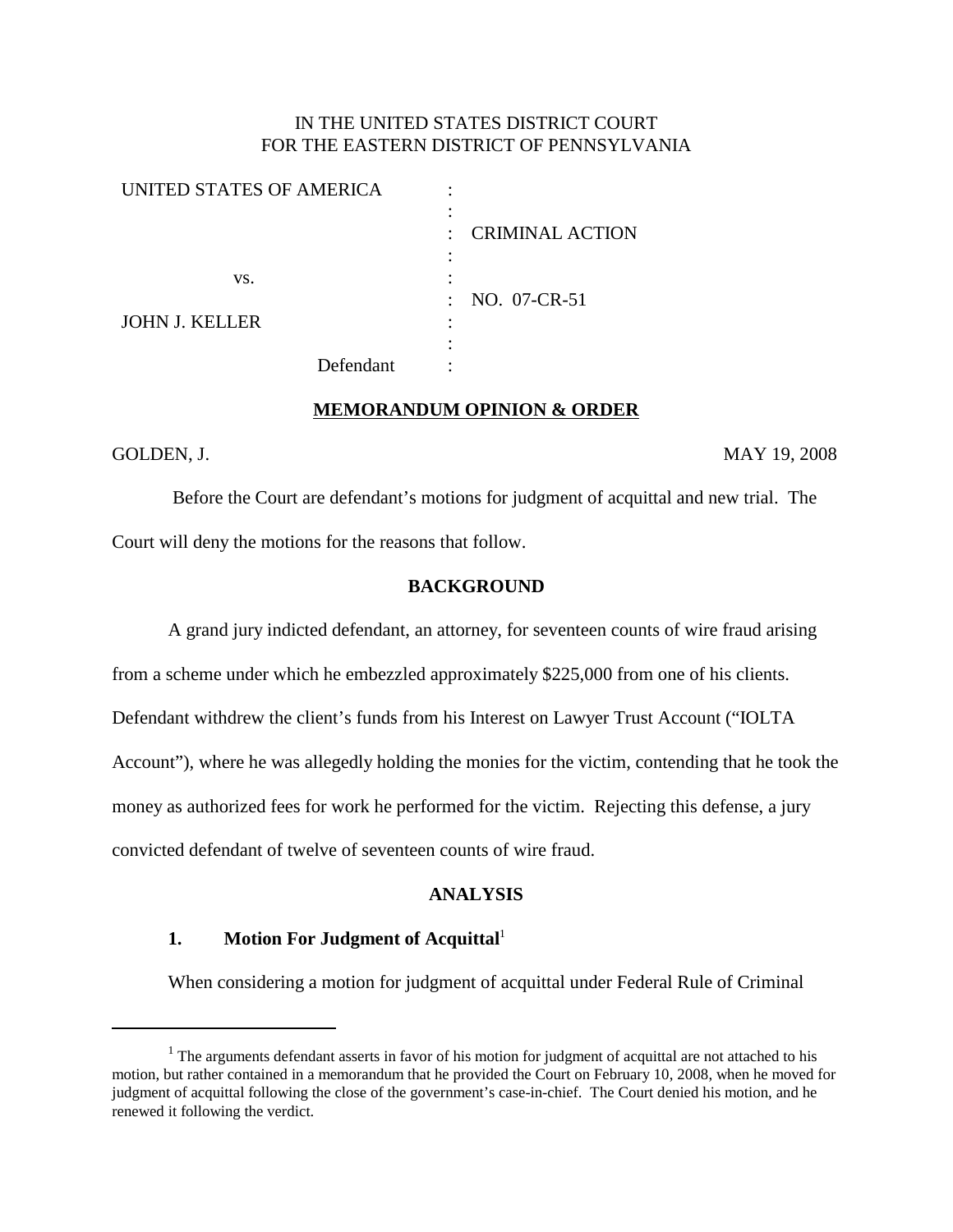Procedure 29, "the relevant question is whether, after viewing the evidence in the light most favorable to the prosecution, *any* rational trier of fact could have found the essential elements of the crime beyond a reasonable doubt." Jackson v. Virginia, 443 U.S. 307, 319 (1979) (emphasis in original). This standard is in deference "to the responsibility of the trier of fact fairly to resolve conflicts in the testimony, to weigh the evidence, and to draw reasonable inferences from basic facts to ultimate facts." Id.; see also United States v. Dent, 149 F.3d 180, 187 (3d Cir. 1998) ("We apply a particularly deferential standard of review when deciding whether a jury verdict rests on legally sufficient evidence."). It is not for this Court to "ask itself whether it believes that the evidence at the trial established guilt beyond a reasonable doubt," Woodby v. I.N.S., 406 U.S. 276, 282 (1966), or to weigh the evidence or assess the credibility of witnesses, Burks v. United States, 437 U.S. 1, 16 (1978), because to do so would "impinge[] upon 'jury' discretion." Jackson, 443 U.S. at 319. Rather, the narrow task before the Court is to review the jury findings "only to the extent necessary to guarantee the fundamental protection of due process of law." Id.; see also United States v. Brodie, 403 F.3d 123, 133 (3d Cir. 2005) ("Courts must be ever vigilant . . . not to usurp the role of the jury by weighing credibility and assigning weight to the evidence, or by substituting [their] judgment for that of the jury.").

In order to convict a defendant for wire fraud, "the evidence must establish beyond a reasonable doubt (1) the defendant's knowing and willful participation in a scheme or artifice to defraud, (2) with the specific intent to defraud, and (3) the use of the mails or interstate wire communications in furtherance of the scheme." United States v. Antico, 275 F.3d 245, 261 (3d Cir. 2001). The defendant argues that he did not have specific intent to defraud because he believed he was permitted to withdraw his client's funds from his IOLTA account, and that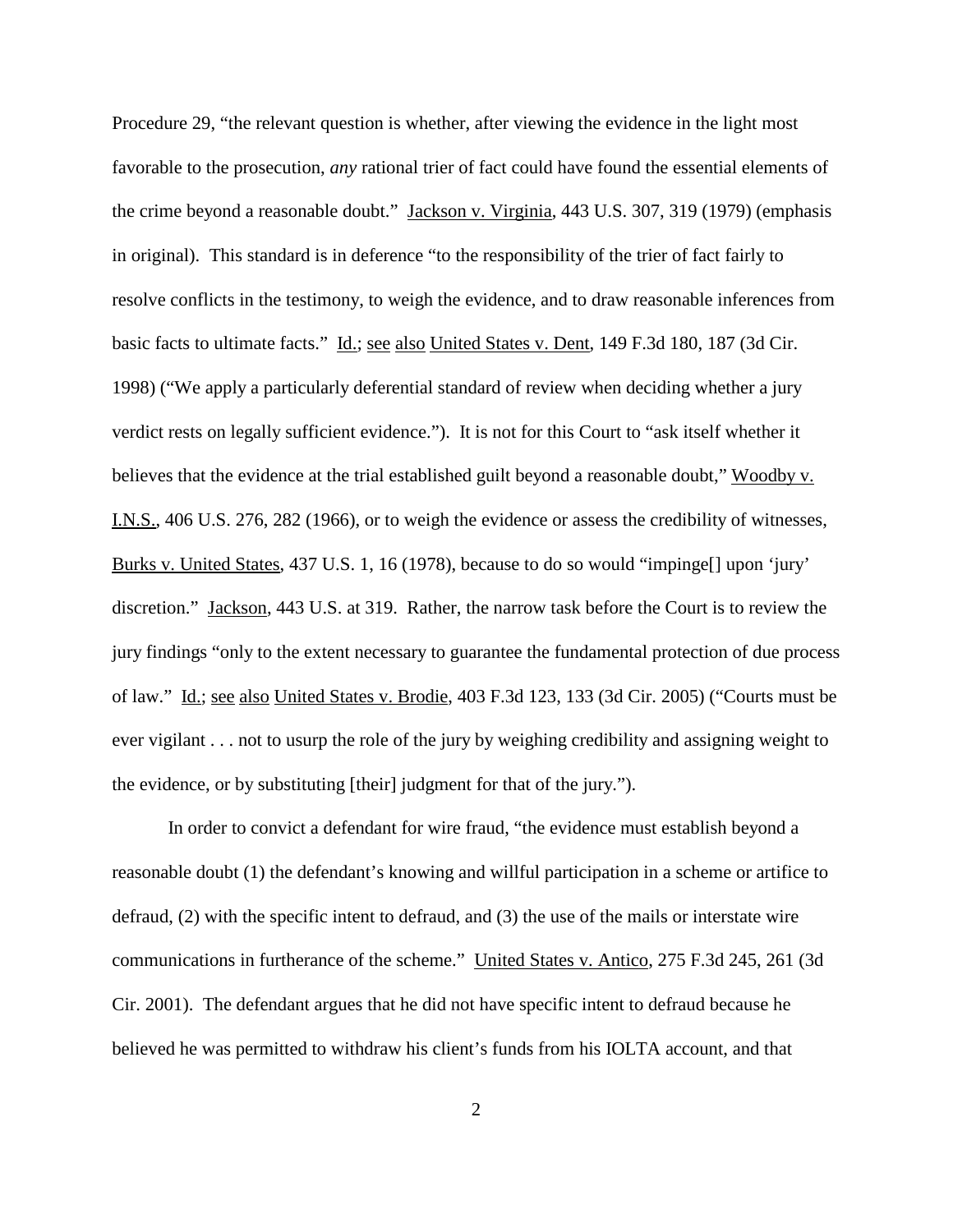depositing the checks in his bank account did not result in an interstate use of the wires in furtherance of his alleged scheme.

The evidence upon which the jury could have reasonably concluded that defendant knowingly and willfully participated in a scheme to defraud with specific intent to defraud is overwhelming. The government presented the testimony of the victim, tape-recorded conversations between the defendant and the victim discussing the status of the money he was holding for her, and dozens of checks, account statements, and letters from which the jury found that defendant withdrew the victim's money from his IOLTA account without authorization while representing that her money remained in the account.

Defendant's strategy at trial was essentially to admit that he took the money from his IOLTA account, but that he had no specific intent to defraud because he believed the victim had authorized his withdrawals. Defendant reasserts this argument in his motion for judgment of acquittal, but it is unhelpful because it necessarily turns on the jury's assessment of defendant's testimony, during which he claimed that he thought he was authorized to take the money, and the victim's testimony, during which she claimed that she did not authorize defendant to take the money. To credit defendant's argument that the victim authorized his withdrawal of her money, the Court would have to reject the jury's assessments of the credibility of the defendant and the victim. The Court cannot do so without impinging upon the jury's role. Burks, 437 U.S. at 16.

The defendant also argues that the government presented insufficient evidence as to his use of an interstate wire communication in furtherance of his scheme. Before further discussion, the Court notes that to "be part of the execution of the fraud . . . the use of the [wires] need not be an essential element of the scheme," but rather incidental to the scheme or just a "step in [the]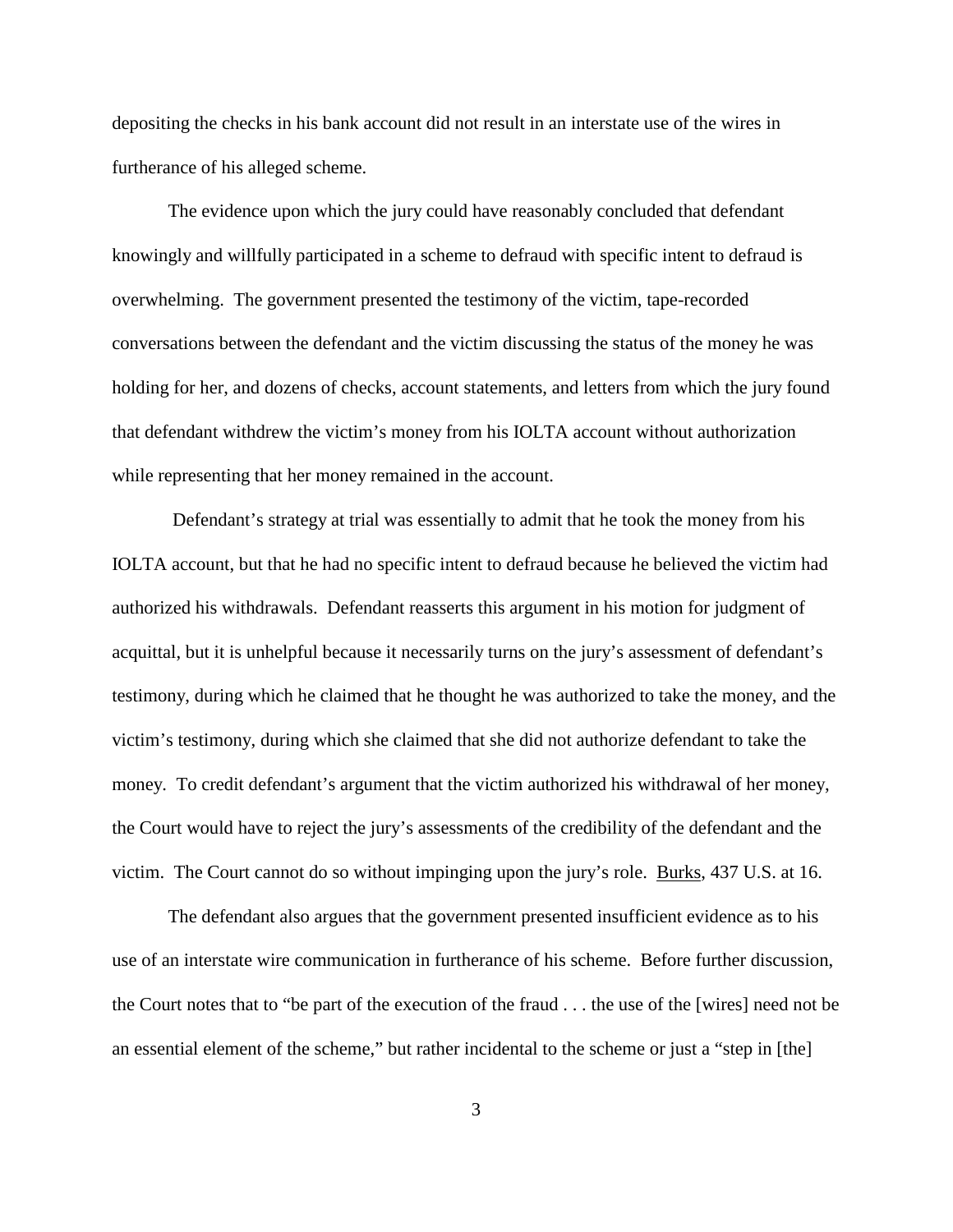plot." Schmuck v. United States, 489 U.S. 705, 710-11 (1989) (internal citations omitted). The defendant thus faces an uphill climb in this challenge because it is unnecessary that the use of the wires be central to his scheme, and the Court must view the evidence in the light most favorable to the government.

During the government's case-in-chief, the jury heard testimony from a representative from defendant's bank and a representative from the bank's clearing house. The testimony explained that clearing the checks defendant cashed had both an electronic and a paper component. Defendant's bank exchanged a paper check with the Federal Reserve Bank in Philadelphia, and also sent a "cash letter" reflecting the amount of the checks cashed that day, including defendant's check, to its New York clearing house over interstate wires. The checks were not irrevocably debited to defendant's account until they had been cleared in both Philadelphia and New York. The government also presented evidence connecting the checks charged in the indictment to the above process. After listening to the testimony and crossexamination of these representatives, the jury concluded that, as to twelve of seventeen counts, defendant used the interstate wires in furtherance of his scheme to defraud.

The jury finding notwithstanding, defendant asserts that, under Kann v. United States, 323 U.S. 88 (1944), interstate check clearing may not satisfy the use of the wires element of a federal fraud prosecution.<sup>2</sup> In <u>Kann</u>, corporate executives defrauded shareholders by routing corporate profits through a dummy corporation and then paying the profits back to themselves as salaries from the dummy corporation. Id. at 89. To complete the fraud, the defendants caused

<sup>&</sup>lt;sup>2</sup> Kann involved the federal mail fraud statute, 18 U.S.C. § 1341, but because the mail and wire fraud statutes share the same language, the Supreme Court instructs that the same analysis applies to both. Carpenter v. United States, 484 U.S. 19, 25 n.6 (1987).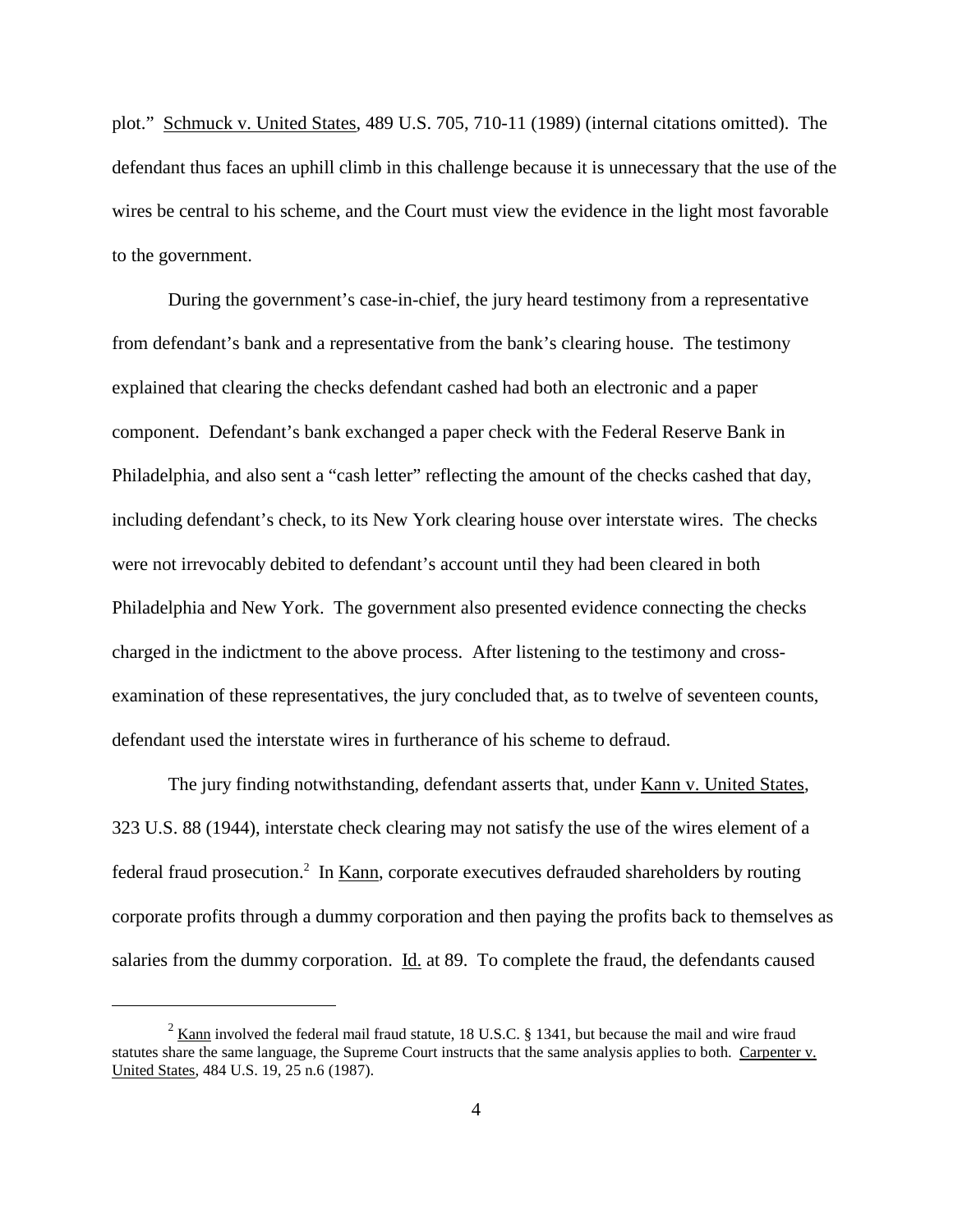the dummy corporation to mail paychecks in their favor to third party banks, from which the defendants then withdrew the funds. Id. at 89-90. The government charged three individual defendants with three individual schemes involving one check apiece. Id. at 90-91. Explaining that once the check was cashed, "[t]he scheme in each case had reached fruition," the Court overturned the convictions, finding that the use of the mails was not sufficiently related to the scheme to defraud. Id. at 94. The Court did, however, leave open the possibility that "the mere clearing of a check . . . in some settings, would be enough" to support a federal fraud prosecution. Id. at 95.

Unlike Kann, the Indictment upon which defendant was convicted does not limit the scheme to a single transaction. The target of defendant's scheme was \$225,000 of his client's funds held in his IOLTA account. Indictment at  $\P$  10 (Dkt. Document No. 1). Defendant did not seek to acquire this money by cashing a single check, rather, he took the money over a period of two years by cashing smaller checks. Id. at  $\P$  11-12. Twelve of those checks formed the basis of the twelve counts on which the jury convicted defendant.

Defendant's scheme thus involved two basic components. First, defendant had to convince the victim that the money was still in his IOLTA account so that the victim did not demand the money back. Second, defendant had to continually draw on his IOLTA account, all the while reassuring the victim that the money was safe. Defendant's representations to the victim were thus the fraud, whereas defendant's cashing of the checks constituted a use of the wires. Defendant's ability to continue cashing checks against his IOLTA account, while perhaps not the most important aspect of the scheme, was nonetheless a necessary part of its success.

Defendant having been charged and convicted of an ongoing scheme involving multiple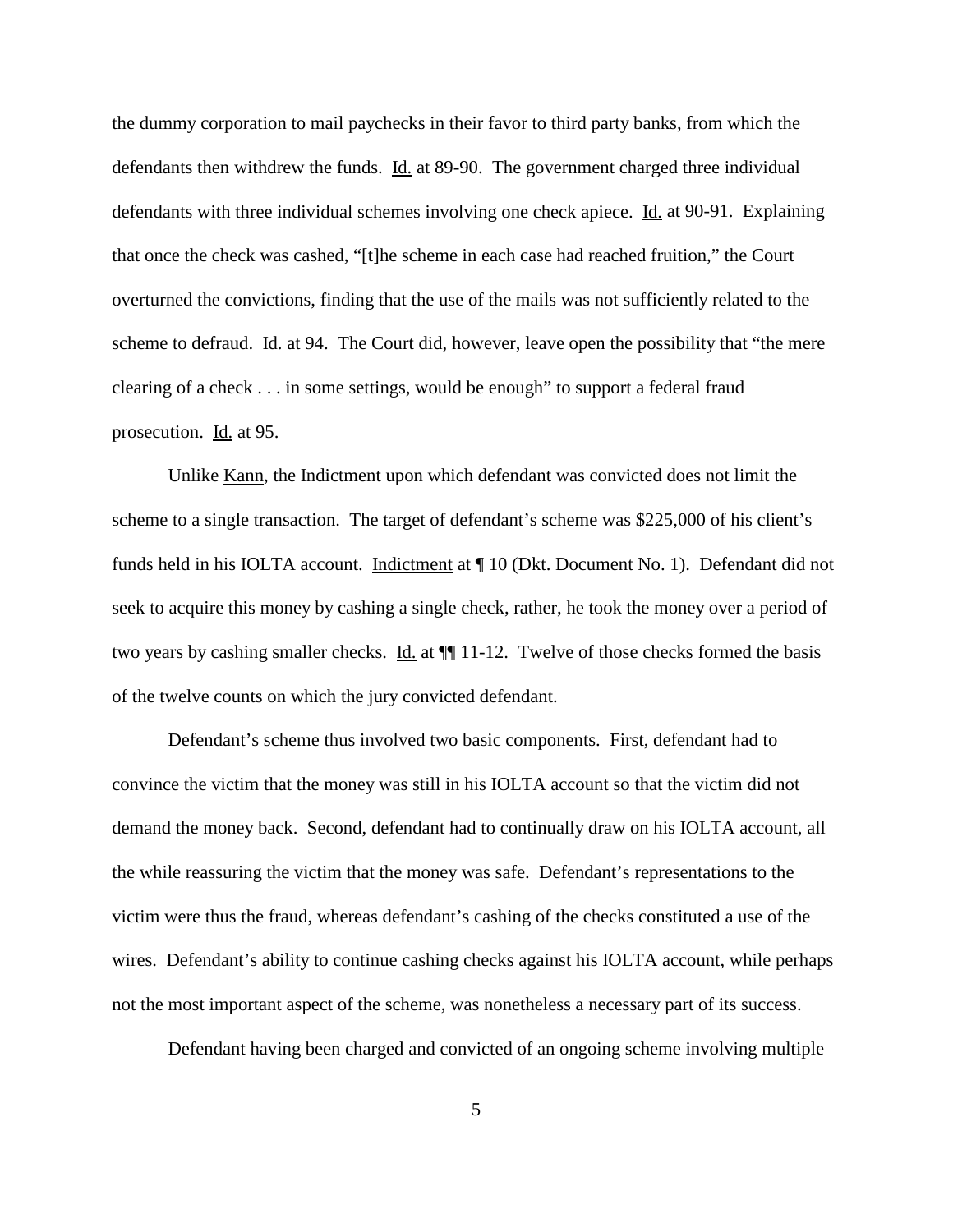checks, this case is more like Schmuck, 489 U.S. at 705. There, defendant sold used cars with their odometers rolled back and used the mails to clear title on the cars after his sales. Id. at 707. The defendant argued that, under Kann, his mailings were not part of his scheme to defraud, but the Supreme Court affirmed his convictions, explaining that whereas the Kann defendants' schemes reached fruition before the mailing, the **Schmuck** defendant's fraud could not have continued unless he was able to keep clearing the titles of the cars he sold. Id. at 712. Here, as in Schmuck, defendant's fraud "was not a 'one-shot' operation," but rather an "ongoing fraudulent venture," id. at 711, because it involved multiple checks over a course of time. Defendant's scheme here hinged on the continued clearing of his checks just as the Schmuck defendant's fraud depended on the continued clearing of title of the doctored cars. Following Schmuck, federal appellate courts have found that the interstate clearing of checks as part of an ongoing scheme to defraud satisfies the use of the wires element of federal wire fraud. See United States v. Franks, 309 F.3d 977, 978 (7th Cir. 2002) (Finding that "the interstate transportation facilitated the repetition of acts that were vital to making the scheme profitable."); United States v. Mills, 199 F.3d 184, 190 (5th Cir. 1999) (Holding "the interstate wire communications between [several Federal Reserve branches] were at the heart the scheme and were of necessity interstate.").

Relying on Schmuck, the Third Circuit rejected an argument similar to defendant's in United States v. Tiller, 302 F.3d 98 (3d Cir. 2002). There, defendant worked for a firm that the City of Philadelphia contracted to monitor individuals receiving workers' compensation rehabilitation benefits. Id. at 100. Employees of defendant's company were eligible for bonuses tied to the amount of visits they made to the rehabilitating individuals, and defendant inflated her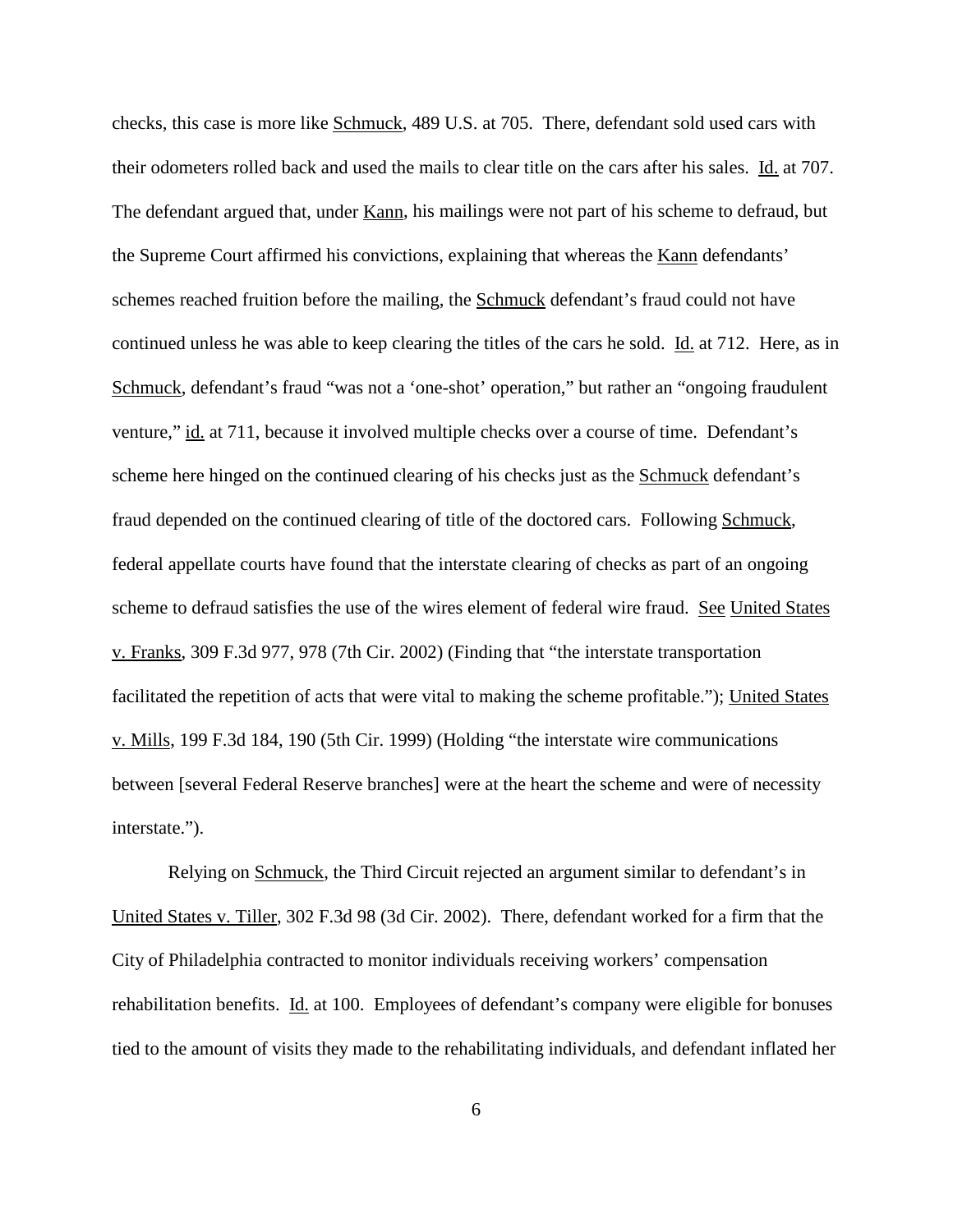number of visits and sent her invoices to the city's payroll processor, who then mailed checks to defendant's employer. Id. A jury convicted defendant of several counts of mail fraud, and defendant argued that she should have been acquitted because, under Kann and similar cases, the mailings between the city, its payroll vendor, and defendant's employer were not incident to an essential part of defendant's scheme to defraud. Id. at 100-01. The Third Circuit rejected her argument, finding Tiller distinguishable from Kann because the defendant's scheme was ongoing and the mailings facilitated defendant's continued relationship with her employer, upon which the fraud depended. Id. at 102-03. The present case is similar. Defendant's fraud was ongoing, as it continued over a course of years, and it depended on his continued relationship with the bank that cashed his checks because "if the early checks had not been sent interstate and cleared, the later checks would not have been credited to [defendant's] account, and [his] scheme would have been foiled." Franks, 309 F.3d at 978.

Upon reviewing the evidence at trial with the appropriate deference to the jury's findings, and upon consideration of the relevant authorities, the Court concludes that "a rational jury could have found that the [use of the wires was] part of the execution of the fraudulent scheme." Schmuck, 489 U.S. at 712.

### **2. Motion For New Trial**

#### *A. Jury Instructions*

Defendant alleges that he is entitled to a new trial because the Court refused to instruct the jury as he requested on the use of the wires element of his crime. Defendant objected to the Court's jury charge at sidebar following the instruction, and the Court gave him an exception. When a defendant challenges a district court's instructions, the jury "instructions will be upheld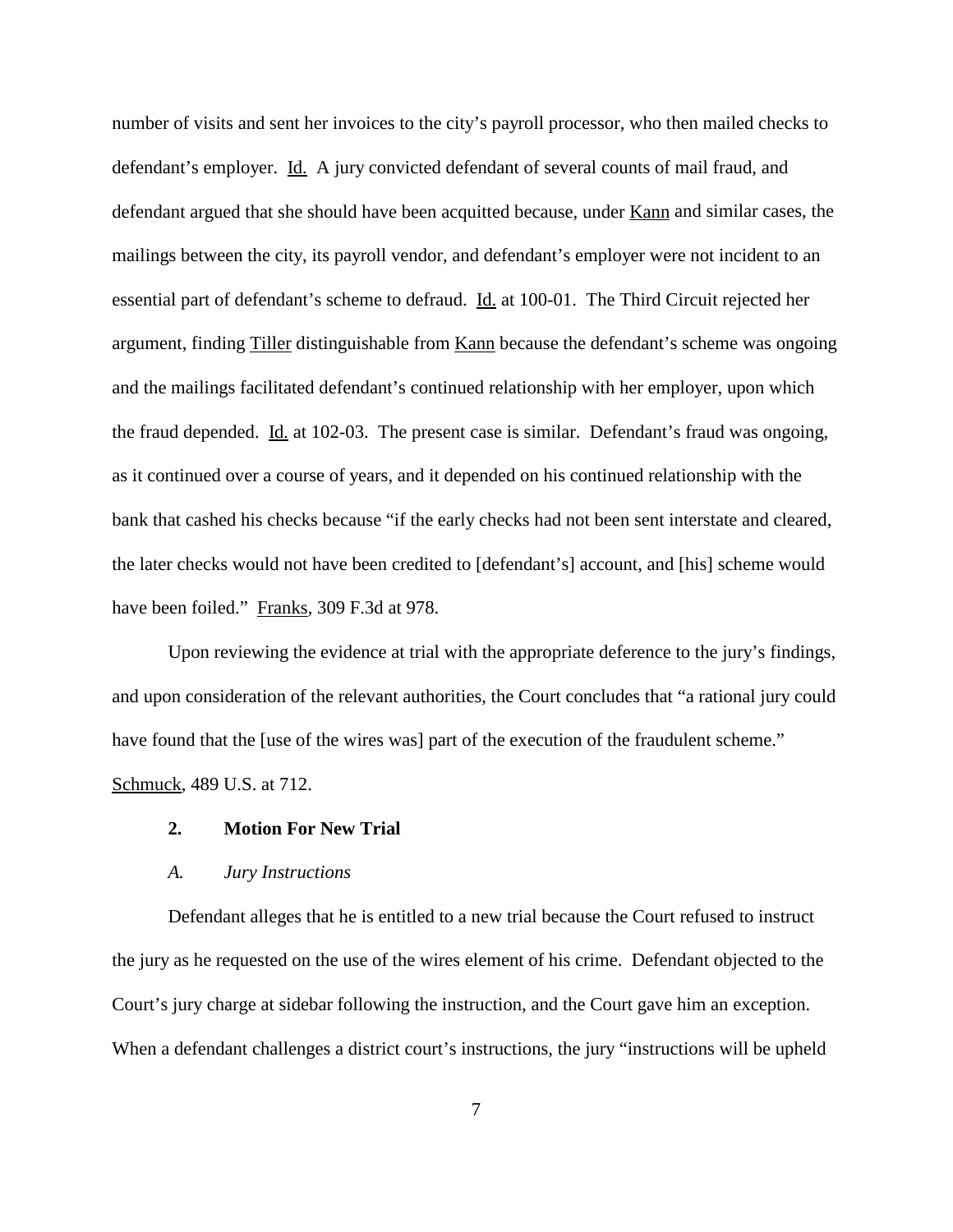if the charge as a whole fairly and adequately submits the issues in the case to the jury." Govt. of Virgin Islands v. Fonesca, 274 F.3d 760, 769 (3d Cir. 2001) (quotations and citations omitted).

Defendant claims that the Court erred in refusing to instruct the jury "to the effect that, in order for the wire transfer to be 'in furtherance of the scheme,' it must be sufficiently related to the scheme, or, in other words, the scheme's completion or the prevention of its detection must have depended in some way on the charged wire transmission." Def.'s Mot. for New Trial at  $\P$ 11 (Dkt. Document No. 100). Relying on the Model Third Circuit Jury Instructions, the Court charged the jury regarding the wire transfer element, *inter alia*, that:

The third element that the government must prove beyond a reasonable doubt is that in advancing, furthering, or carrying out the scheme, John J. Keller transmitted a writing, signal, or sound by means of a wire, radio, or television communication in interstate commerce or caused the transmission of a writing, signal, or sound of some kind by means of a wire, radio, or television communication in interstate commerce . . . [T]he government must prove beyond a reasonable doubt that a transmission by a wire, radio, or television communication facility in interstate commerce was, in fact, *used in some manner to further, or to advance, or to carry out the scheme to defraud*.

Ct.'s Final Jury Instructions at pp. 18-19 (emphasis supplied). The difference is thus between defendant's request that the Court instruct the jury that defendant's scheme to defraud "depended in some way" on the use of the wires, and the Court's actual instruction that the wires must have been "used in some manner to further . . . the scheme to defraud." Ct's Final Jury Instructions at p. 19. The Court can discern no meaningful difference between the requested instruction and the given one, and, moreover, no "litigant has a right to a jury instruction of its choice, or precisely in the manner and words of its own preference." Douglas v. Owens, 50 F.3d 1226, 1233 (3d Cir. 1995). The instruction as given was also a correct statement of the law because it explained that defendant's use of the wires must have been a part of the scheme, but need not have been the key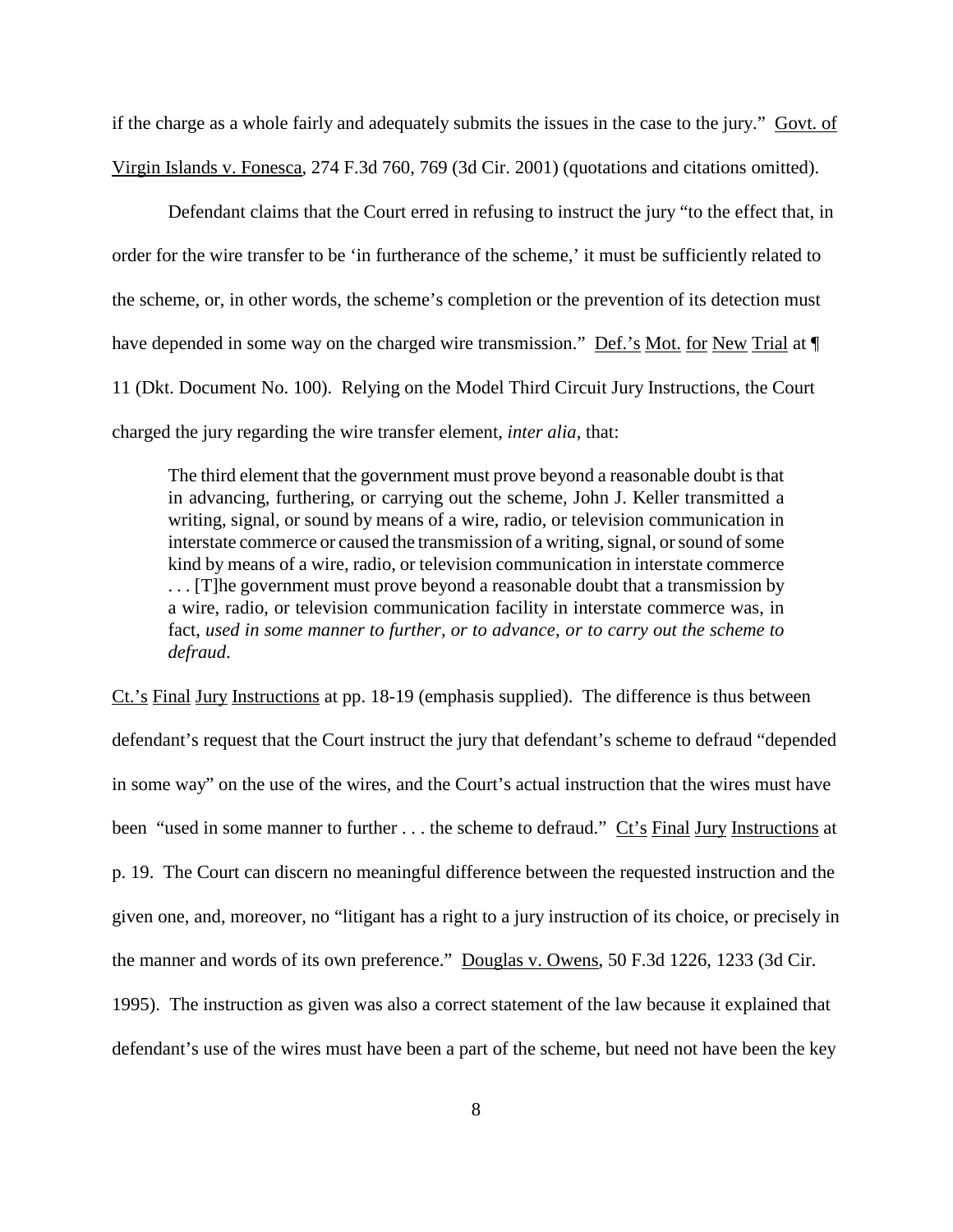part. See Schmuck, 489 U.S. at 710-11 ("It is sufficient for the [use of the wires] to be 'incident to an essential part of the scheme,' or 'a step in [the] plot.'") (internal citations omitted). The Court thus finds that "the charge as a whole fairly and adequately submit[ed] the issues" to the jury, and will deny the motion. Fonseca, 274 F.3d at 769 (quotations and citations omitted).

#### *B. Prosecutor's Remarks*

Defendant also claims that the prosecutor's comments during his opening and closing statements were so inflammatory as to require a new trial. When a defendant requests a new trial on such grounds, the "relevant question is whether the prosecutor['s] comments so infected the trial with unfairness as to make the resulting conviction a denial of due process." Darden v. Wainwright, 477 U.S. 168, 181 (1986) (quotations and citations omitted). Where, as here, the defendant did not object to the allegedly inappropriate statements during trial, the result shall stand in the absence of plain error. United States v. Moore, 375 F.3d 259, 263 (3d Cir. 2004).

Although defendant did not object during trial, his brief makes references to the prosecutor's sarcasm, laughter, and comparison of defendant to a young boy caught stealing Oreo cookies. These comments are not of the type that would deprive defendant of a fair trial. See United States v. Brown, 938 F.2d 1482, 1488-89 (1st Cir. 1991) (affirming district court's denial of motion for new trial after, over defendant's objection, prosecutor sarcastically likened defendant to child caught with his hands in the cookie jar); <u>see also United States v. Cathey</u>, 591 F.2d 268, 273-74 (5th Cir. 1979) (holding that "cookie jar" remark to grand jury did not warrant dismissal of the indictment); United States v. Hill, 481 F. Supp. 558 (E.D. Pa. 1979) (discussing the usefulness of the "cookie jar" analogy in explaining legal concepts to a jury), rev'd on other grounds, 655 F.2d 512 (3d Cir. 1981). Moreover, the Court instructed the jury that "what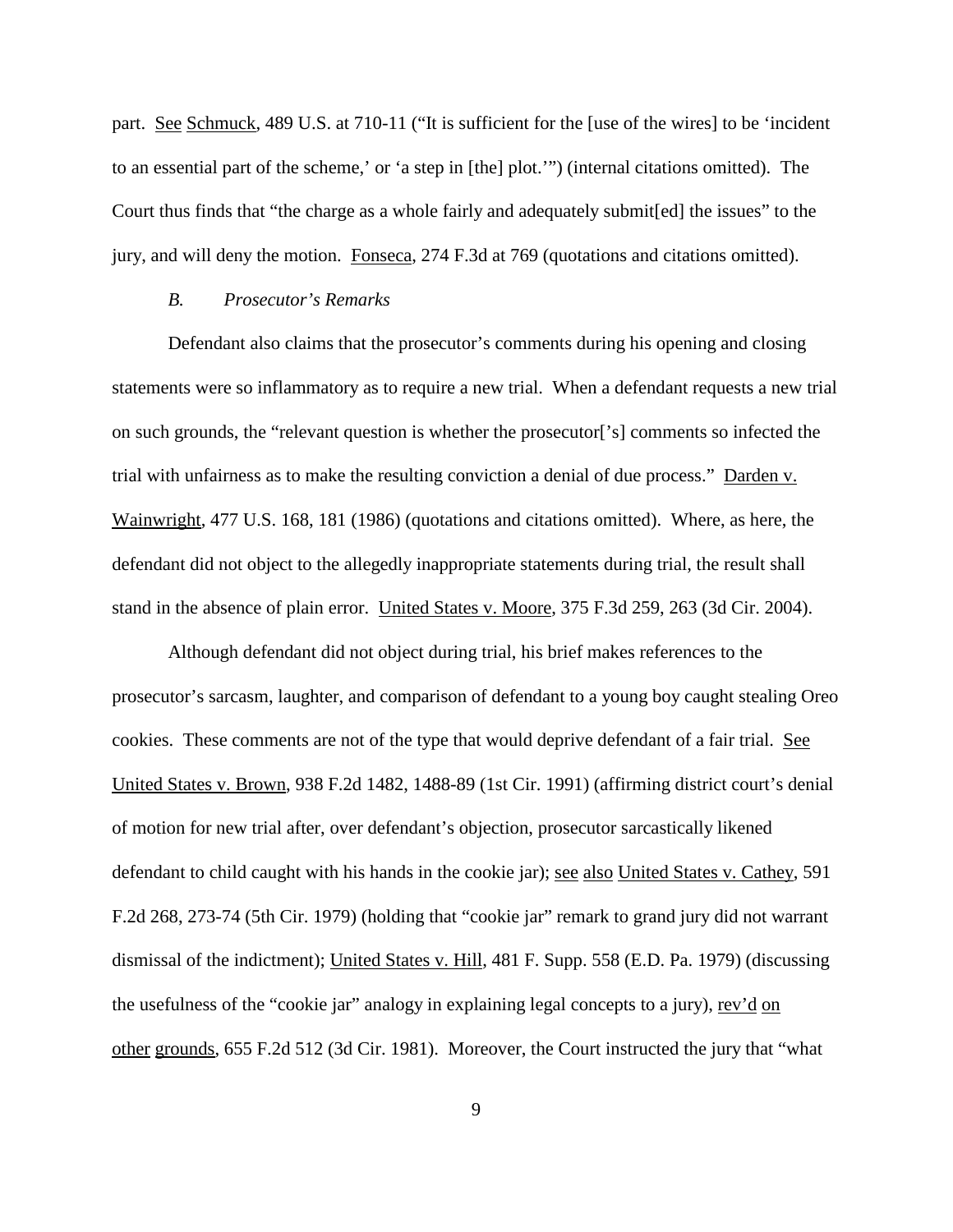the lawyers said is not evidence," Ct.'s Final Jury Instructions at p. 3, and the fact that "the jury saw fit to acquit on" Counts 1 to 5 "indicates it heeded this instruction." Brown, 938 F.3d at 1489. The Court would also be remiss not to mention the overwhelming evidence against the defendant. Viewing the government's opening and closing as a whole, and in view of the other circumstances of the case, the Court sees no evidence of plain error.

An appropriate Order accompanies this Memorandum Opinion.